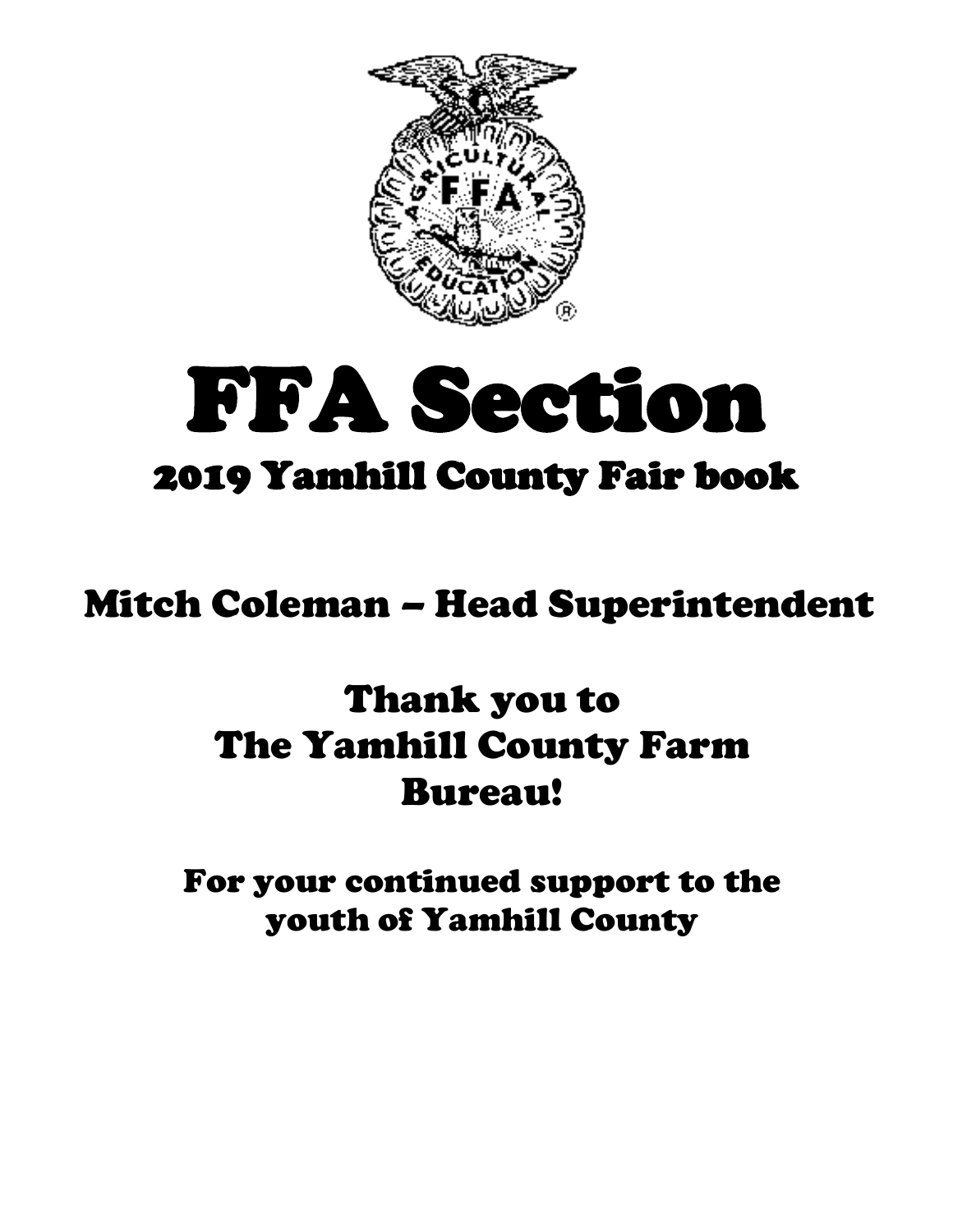# **FFA RULES:**

- 1. All entries must:
	- (a) Be on regular FFA entry forms, completed in detail, including age of animal, and approved by the Agricultural Education Instructor. Members will not be permitted to exhibit an entry that has not been properly entered in keeping with the deadline date.
	- (b) Projects must have been owned or leased and managed for at least sixty days prior to the Fair as a part of the Supervised Agricultural Experience projects of members in good standing with their local FFA Chapter. Any leased project which is registered in the name of a person other than the member, or registered in the name of the member's farm family, may be exhibited if the project is documented in the member's SAE and the ID number on the project, and the ID number in the lease agreement match. The lease agreement for that project must be for a minimum of nine months and the project is exhibited solely by the FFA member during the period of the agreement. Documentation and/or proof of ownership/lease must be presented at registration or check-in, i.e. lease/project agreement with ID numbers and signatures OR registration papers (copies are accepted).
	- (c) Graduates who are active FFA members with local, state and national dues paid, may exhibit for three years after high school graduation. Incoming Freshmen who are active FFA members with local, state and national dues paid, as well as enrolled in an Agriculture Education Program with an approved SAE Program, may exhibit. Any FFA member that has received the Discovery Degree is also able to exhibit.
- 2. Although care will be exercised to avoid loss, the Fair Management and State FFA Association will not be responsible for any loss or damage that may occur.
- 3. Exhibitors are allowed two entries per class per division (or division where no classes apply) in each livestock, poultry, rabbit, and wool class, one in landscape class and one in each crops class, with the exception of "Any Other Variety" in which up to five different varieties may be entered. Note: Not more than one of the same variety in "Any Other Variety" may be entered. Ten different cultivars per class in Nursery, two unlike entries in each agriculture mechanics class, and one properly fitted showmanship entry in each kind of livestock entered unless otherwise stated. Members must show their own animal, except in exceptional situations approved by the Sectional Superintendent. Members having two entries in a specific livestock class may have the second animal shown by another FFA member in official dress. Only members and helpers in Official Dress will be allowed to show.
- 4. If there is no competition or an entry is deemed unworthy of the premium offered, the premium may be awarded at the discretion of the judges.
- 5. FFA Chapters may compete the same as individuals. When this is done, the Chapter will be assigned an

exhibitor number. Chapters entering livestock must indicate on the registration form the name of the member who will show the animal.

- 6. Animals entered in the FFA Division must be made available for use in the Livestock, Dairy Cattle or Showmanship contests, unless excused by the Superintendent.
- 7. Any FFA exhibitor violating Fair rules or guilty of undesirable conduct may be penalized by forfeiture of all premiums earned, at the discretion of the FFA Management.
- 8. No animals may be advertised for sale during the Yamhill County Fair until after the auction is over.
- 9. FFA members may not sleep in the barns. Members may not stay in trailers or campers unless accompanied by parent or an approved adult chaperone.
- 10. All livestock exhibitors must be accompanied by their Chapter Advisor or an officially designated replacement.
- 11. Breeding livestock may be registered or nonregistered purebred; other breeds; or commercial. When making fair entries, the animals must be entered by breed, by other breed, or as Commercial. If entering in other breeds, specify which breed. Market and feeder classes may be crossbred. Animals entered as registered must be registered by their respective breed association and identified by ear tattoo, tag or other identification as required and accepted by the breed association. Registration papers and the animal's identification must correspond with information on the entry form. This includes the percentage Exotic beef breeds. To be eligible for special breed association awards, animals must be registered in the exhibitor's name, and registration papers must be given to the Sectional Superintendent for review when animals are checked in. Tattoos must be readable. Animals, including Exotic breed, entered in commercial classes must be the progeny of purebred sire and dam, which need not be registered. EXCEPTIONS TO THE ABOVE RULE: Pending papers on all beef calves under 6 months of age are accepted with a copy of that animal's application for registration as well as sire and dam registration numbers.
- 12. All animals are subject to inspection by the veterinarian in attendance upon admission to the exhibition grounds. No animals shall be admitted to or allowed to remain on the grounds that shows evidence of any infectious or contagious disease or any unsightly disease condition such as warts, ringworm, etc. The management reserves the right to require health inspection, diagnostic tests, treatment and/or other disease control measures or procedures which might become necessary in emergencies.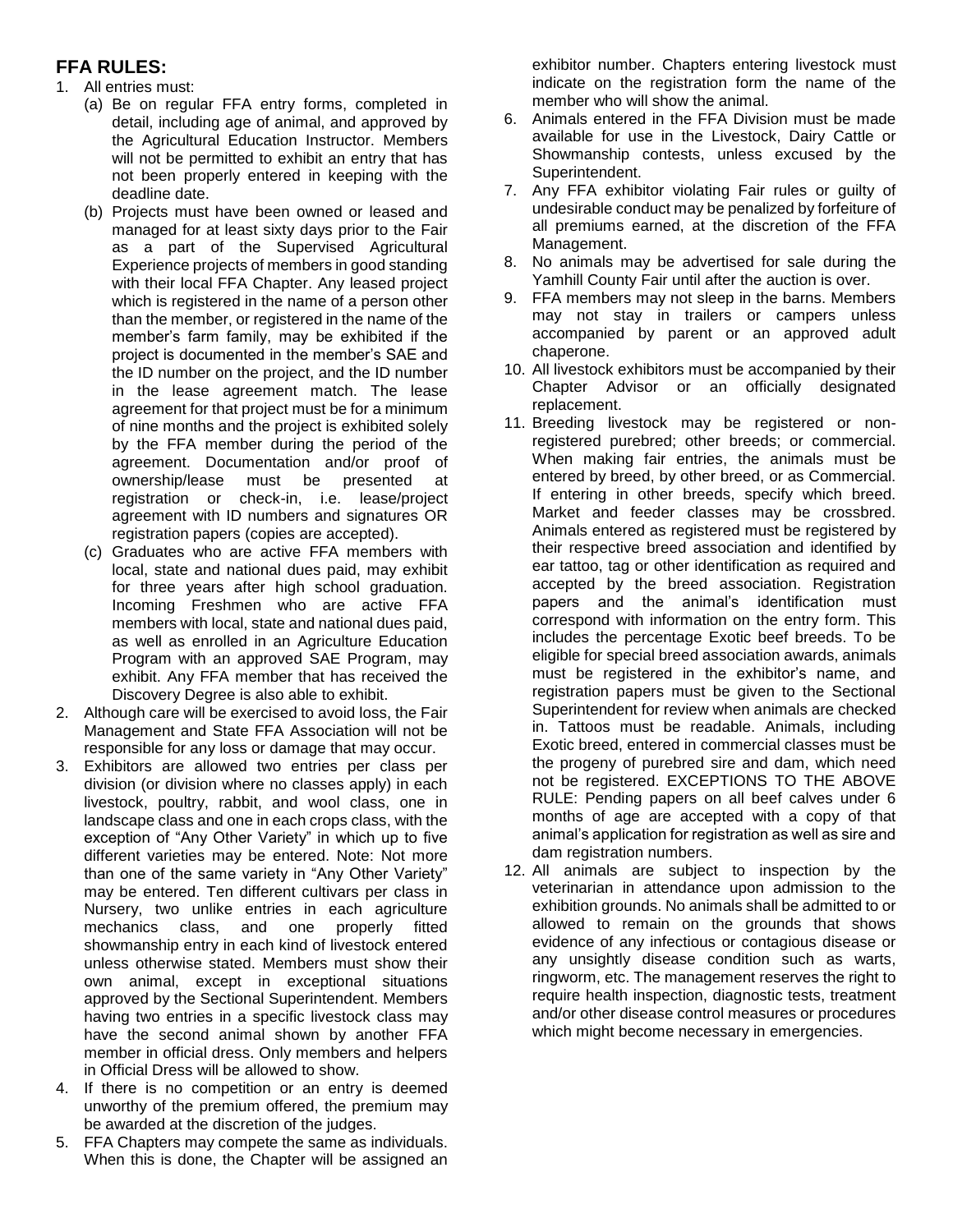Animals not passing health inspection by the State Fair Veterinarian must be immediately removed from the fairgrounds or exhibition area.

- 13. Bedding such as straw must be provided by exhibitors. There will be donated shavings for all exhibitors.
- 14. All FFA members will remove and clean straw from their pens and stalls prior to moving out. Failure to do so will result in premiums being withheld from the exhibitor.
- 15. Junior yearlings that have freshened are not eligible to compete.
- 16. Each FFA livestock exhibitor is responsible for: (a) Having the entry in the ring or place designated when class is called or exhibit is judged. Entries not in the proper place at time of judging will not be allowed to compete. (b) For giving proper care to animals entered. If animal or exhibitor area is not properly cared for, the Herdsmanship Judge has authority to have premium money withheld and have exhibitor take animal from the show.
- 17. We support and encourage the humane treatment of all animals. Exhibitors are expected to treat their animals with respect and provide for their continuous well-being through proper feeding, handling, disease prevention, sanitation and attention to their safety.
- 18. To be eligible for livestock association special awards, exhibitor must meet the requirement as stated for the award.
- 19. When classes are split, only one livestock association special award will be made and judges must determine and indicate who is to receive the award.
- 20. Animals are not to be watered at water faucets in the livestock building. This is essential to keep area clean and open for Fair visitors.
- 21. Novice: never shown any species prior to the Yamhill County Fair, including 4-H, FFA, or Open classes. Beginning: shown 4-H or FFA for two years or less, or first year in species. Advanced: Shown more than two years.
- 22. No parents, leaders, superintendents, professional fitters, or advisors are allowed to assist members with tasks such as grooming or fitting animals or cleaning stalls. Only members exhibiting may help with showing, grooming, cleaning, etc.
- 23. All stalls, pens, and exhibition places must be cleaned before 8 am and refuse matter deposed of as directed by superintendents. All feed must be completed by this time.
- 24. All clubs will be house together in a barn.
- 25. All cattle will be double tied with short leads (halter and neck tie). All cattle with horns will wear horn guards at all times except the show ring. Tie outs are not allowed at county fair.
- 26. All livestock will have identifying cards on stalls or cages.

# **OFFICIAL SHOW DRESS FOR FFA LIVESTOCK EXHIBITORS:**

White shirt/blouse, official FFA tie/scarf and official FFA jacket zipped to the top. Black pants/slacks or jeans and dark shoes. White pants/slacks are strongly encouraged

for goat and dairy exhibitors. Participants in the above activities must be in official dress. Only closed toe shoes will be allowed in the show ring.

Superintendents have the authority to omit the wearing of jackets depending on the weather.

OFFICIAL DRESS IS REQUIRED TO BE WORN AT THE AWARDS PROGRAM. Many pictures are taken of award winners that are sent to donors and newspapers. Members not in official dress will not be allowed to receive awards at the Awards Program.

**Apparel outside the show ring should always be in good taste. Tank tops must have a strap of 1 inch, armholes must not be revealing. No short shorts or skirt, underwear must be coved and not shown due to baggy pants or short shorts. Shirts must be worn at all times, no bare mid drifts or bare back tops. No low cut or revealing shirts. (bras must not be seen.) Clothes must not contain illustrations or words that are lewd, vulgar, obscene, plainly offensive, represent gang affiliation or which promote illegal activity.** 

# **SHOWMANSHIP AND ETHICS RULES FOR EXHIBITING AT THE FAIR**

- 1. All members exhibiting livestock at the Fair are required to have read and signed the FFA Showmanship and Ethics Form.
- 2. Code of Ethics a. Treating an animal internally or externally with any irritant, counterirritant or other substance used to artificially change the conformation or appearance of an animal for show is considered unethical, inhumane and is prohibited. This includes, but is not limited to, the use of graphite, powders, hemp, artificial hair, coloring, common products such as fly spray, ointment or liniment used to the point that it is irritating, or similar type products. The use of dyes, spray paint or other artificial coloring, which result in altering an animal's true and natural appearance and/or color is prohibited. Adding false hair or hair-like material, fleece, or skin at any point, spot or area of the animal's body is illegal and will result in immediate disqualification. Any liquid or substance not considered part of an accepted and normal diet for livestock is deemed illegal and inhumane. For example: the use of alcohol or carbonated beverages as a drench or filler, etc. b. The use of tranquilizers, sedatives or depressants which alter the physical or physiological state of the animal is illegal. Exceptions to this rule would be licensed, certified veterinarian treatment of a recognized disease or injury, or recommendation for tranquilizing breeding animals in heat that might compromise the safety of others. The drugs must be approved by the Food and Drug Administration for use in meat producing animals. All exhibitors will advise show management of any drug and/or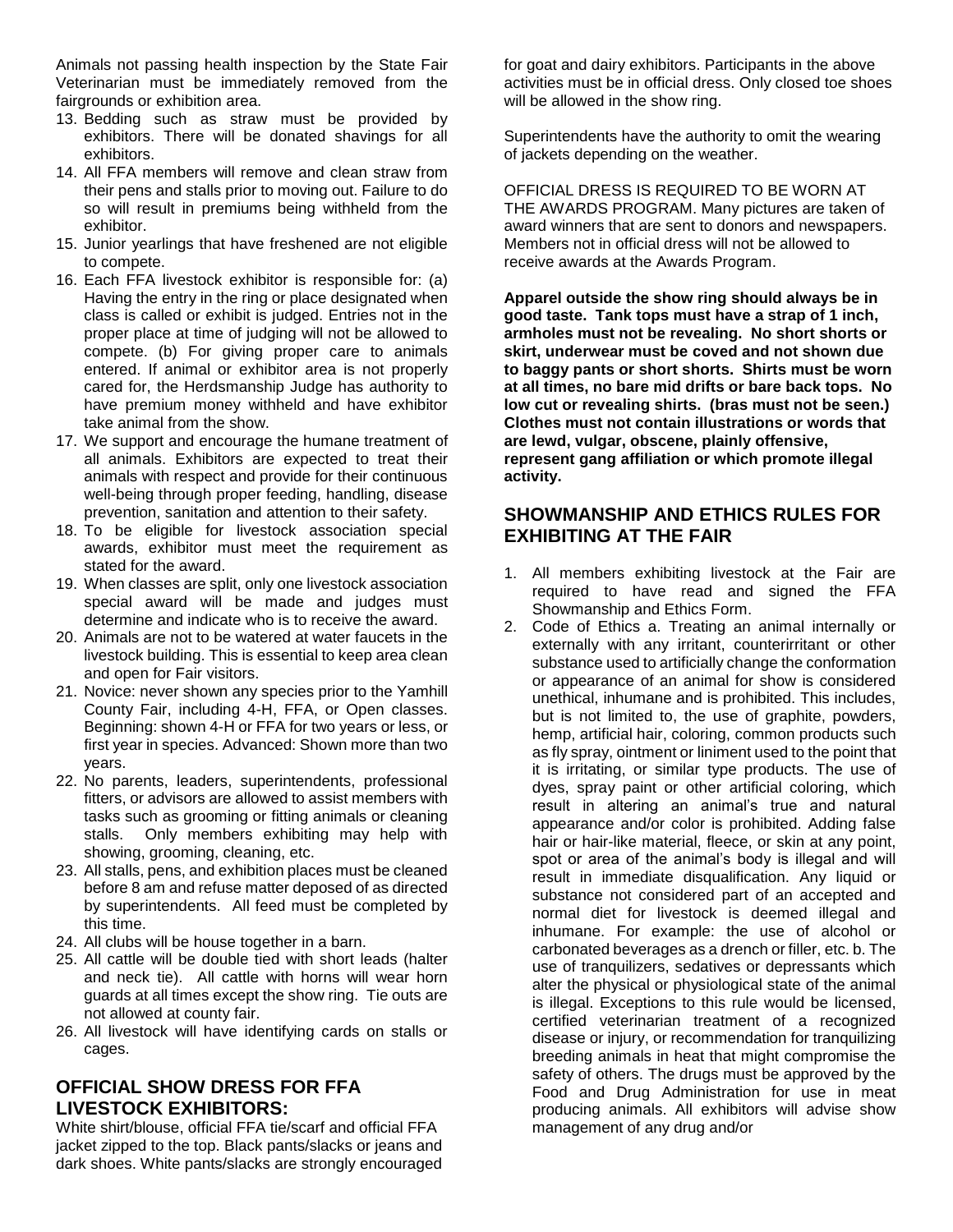medication administered to an animal that might be detected at the time of showing or at meat inspection. The name of the drug, its purpose, the person who administered the drug, time and date of administration will be presented to show management prior to the showing of the animal. Failure to report this information to the show management will result in severe penalty and/or disqualification. Any use of drugs or substances not approved by the Food and Drug Administration is strictly prohibited. All animals entered into livestock competition will be subject to testing for foreign substances that exceed acceptable levels established by the DFA, FSIS, USDA or EPA. c. Surgery, injection or insertion of foreign material under the skin and/or into the flesh of an animal to change the natural contour, conformation or appearance of animal's body is illegal. This includes vegetable oil, silicon or any other substance used to alter the shape of an animal. Acceptable practices of physical preparations, which are allowed include: clipping of hair, trimming of hooves, dehorning or removal of ancillary teats. d. The use of inhumane fitting, showing and/or handling practices or devices shall not be tolerated. For example: breaking tails, striking of the animal to cause swelling or for bracing purposes, use of any electrical contrivance, muzzles, etc. is not acceptable. e. Direct criticism or interference with the judge, show management, other exhibitors, breed representatives or show officials before, during or after the competitive event is prohibited. f. Show management reserves the right to require animal health certificates. Health inspection and diagnostic tests may be made before or after animals are on the livestock show premises for exhibitor and animal safety, or to inaugurate disease control procedures which may become necessary in emergencies as determined by animal health officials. Any violation of the Code of Ethics or specific rules as designated by individual fairs and livestock shows will result in forfeiture of premiums and awards, disqualification may result in probationary status and/or loss of eligibility for future participation in organized livestock competitions. Possible civil penalties may be imposed by the proper authorities based on evidence provided by the livestock show of exhibitors in violation of the Federal Food, Drug and Cosmetic act/or the animal mistreatment, neglect and abandonment laws that apply on the local, state, and national levels. Other cooperating shows will be notified of the action taken by show management, which may affect the eligibility of the individual, group or sponsoring organization for participation at other shows. The decision of the livestock show management will be final.

3. Protests concerning entries must be filed in writing, accompanied by a \$50.00 deposit by an FFA Advisor with the FFA General Superintendent prior to the actual start of judging of the entry. Protests that are sustained will have the deposit returned. The FFA Fair management reserves the right to deal with ethical violations in the following manners, depending on the severity: 1. Withhold premium money and cancel award. 2. Remove exhibits and/or exhibitor and possibly ban from future shows. 3. Report evidence to local school administration and other youth livestock show managers. The finding of the

Division Superintendent, General FFA Superintendent, and the official veterinarian shall be final and conclusive. The Yamhill County Fair will not be responsible for the consequences, direct or indirect, of any animal or exhibitor being disqualified or barred from showing.

# **TAMPERING WITH LIVESTOCK**

Artificial coloring of any animal or any artificial means of removing or remedying physical defects of conformation in exhibition animals, such as lifting or filling under the skin, will be considered as fraud and deception. All animals giving evidence of such treatment will be barred from exhibition at the Yamhill County Fair.

If any animal is found by the official veterinarian to have been tampered with as previously described, it shall be disqualified from competition. All prize money that has been won at the 2003 Yamhill County Fair by the exhibitor on any animal or animals so disqualified will be forfeited. The finding of the official veterinarian as to whether or not any animal has been improperly tampered with shall be final and conclusive. The Yamhill County Fair will not be responsible for the consequences, direct or indirect, of any animal or exhibitor being so disqualified or debarred from showing.

# **FFA LIVESTOCK HERDSMANSHIP**

Factors to Consider When Scoring Herdsmanship

- 1. The Exhibitor-including a. appearance, neat, clean and properly dressed b. cooperativeness with fellow exhibitors and those in charge c. manner, degree and promptness in carrying out duties and responsibilities d. general attitude and conduct
- 2. Care of animals a. animals held in pens for best effect b. animals well cared for (1) animals kept clean at all times (2) adequate bedding used (3) animals fed and watered regularly (4) blankets used properly
- 3. Care of stalls, pens and aisles a. exhibitor card displayed that is fully and neatly completed b. equipment kept in show boxes c. feed kept in feed aisle and not on top of pen d. stalls or pens kept clean and dry-MUST BE STRIPPED AND REBEDDED DAILY! e. aisles kept clean and free for spectators f. all large equipment (trimming stands, wheel barrow, etc.) and tack areas will be labeled with the exhibitor's name and chapter g. no for sale signs are to be exhibited on pens or stalls
- 4. Each exhibitor will automatically entered into the contest. Herdsmanship will be judged twice a day. Scores will be posted regularly with in each species barn.
- 5. Exhibitors are required to attend the Herdsmanship meetings for their respective barns at 8am each morning.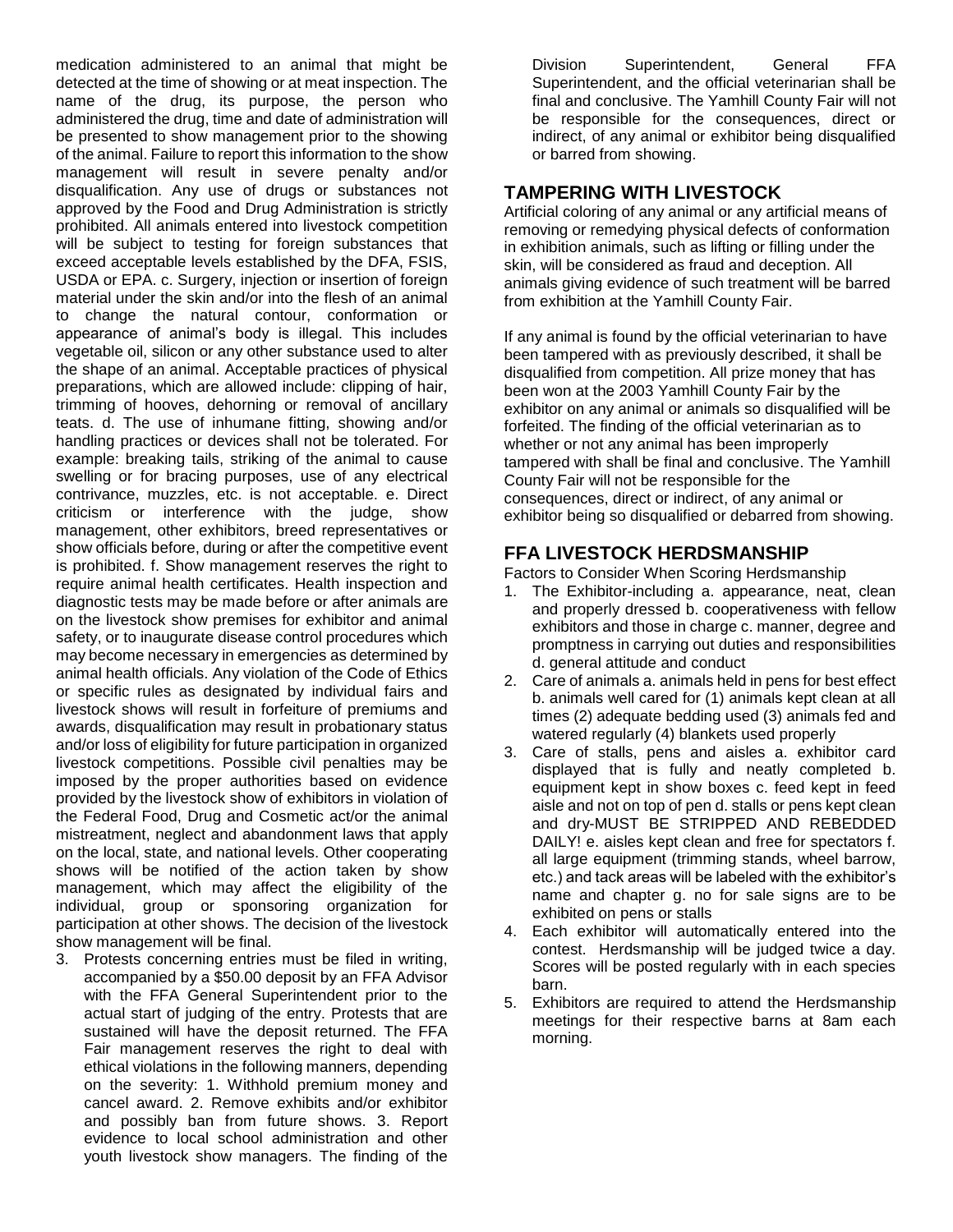# **SECTION 1 - BEEF CATTLE**

- Points: Blue Red White 80 60 20
- **DIVISION 10**  Beef Showmanship-Each FFA exhibitor will be required to sign up for Showmanship in at least one species of livestock. Each FFA exhibitor is required to fit and show their own animals. Please refer to Showmanship Division for specific rules and regulations.
- Class 1: Novice
- Class 2: Beginning
- Class 3: Advanced
- **DIVISION 11**  Beef Herdsmanship (All Breeds). Premiums on an individual basis.

BEEF CONFORMATION Division Superintendents have the authority to break down or combine Division classifications in order to best facilitate the show.

- **DIVISION 12**  Herefords
- **DIVISION 13**  Angus
- **DIVISION 14**  Shorthorns
- **DIVISION 15**  Other English Breeds (specify breed)
- **DIVISION 16**  Other Continental Breeds (specify breed)
- **DIVISION 17**  All Other Breeds (specify breed)
- **DIVISION 18** Commercial
- Class 1: Jr. Bull Calf, calved after January 1, 2019.
- Class 2: Sr. Bull Calf, caved from September 1 through December 31, 2018.
- Class 3: Summer Yearling Bull, calved from May 1 through August 31, 2018.
- Class 4: Late Jr. Yearling Bull, calved March 1 through April 30, 2018.
- Class 5: Early Jr. Yearling Bull, calved January 1 through February 28, 2018.
- Class 6: Sr. Yearling Bull, calved from September 1 through December 31, 2017.
- Class 7: Summer Sr. Bull, calved from May 1 through August 31, 2017.
- Class 8: Jr. Heifer Calf, calved after January 1, 2019.
- Class 9: Sr. Heifer Calf, calved from September 1 through December 31, 2018.
- Class 10: Summer Yearling Heifer, calved May 1, through August 31, 2018.
- Class 11: Late Jr. Yearling Heifer, calved March 1 through April 30, 2018.
- Class 12: Early Jr. Yearling Heifer, calved January 1 through February 28, 2018.
- Class 13: Sr. Yearling Female, calved from September 1 through December 31, 2017.
- Class 14: Summer Sr. Female, calved from May 1 through August 31, 2017.
- Class 15: Young Cows, 2-5 years of age, calved July 1, 2012 through April 30, 2017.
- Class 16: Aged Cows, 5 yrs. /over, calved prior to July 1, 2012.
- Class 17: Cow-Calf Class. Calf from Classes 1 through 3 or 8 through 10. Calf under one year of age.
- Class 18: Produce of Dam. 2 animals by one dam, either or both sexes, owned by exhibitor. Dam

must be named on entry. Must have been shown in Classes 1 - 14.

- Class 19: Get-of-Sire. Three animals by one sire, either or both sexes, owned by exhibitor. Dam must be named on entry. Must have been shown in Classes 1 - 14.
- Class 20: Young Breeders Herd. Three breeding animals owned by exhibitor.

**DIVISION 21** - Light Feeder Steer Class (350-650 lbs.) **DIVISION 22** - Heavy Feeder Steer Class (651 lbs. Min) **DIVISION 23** - Market Steers (see auction rules for weight)

**DIVISION 24** – Bred and owned market steer

# **SECTION 2 - DAIRY CATTLE**

Points: Blue Red White 80 60 20

**DIVISION 30** - Dairy Showmanship-Each FFA exhibitor will be required to sign up for Showmanship in at least one species of livestock.

- Class 1: Novice
- Class 2: Beginning
- Class 3: Advanced

**DIVISION 31** - Dairy Herdsmanship-(All Breeds)

DAIRY CONFORMATION Division Superintendents have the authority to break down or combine Division classifications in order to best facilitate the show.

- **DIVISION 32**  Jerseys
- **DIVISION 33**  Guernsey
- **DIVISION 34**  Holsteins
- **DIVISION 35**  Brown Swiss
- **DIVISION 36**  Ayrshire
- **DIVISION 37**  Milking Shorthorns
- **DIVISION 38**  Other Breeds
- Class 1: Jr. Heifer Calf, born between March 1, 2019 and June 1, 2019.
- Class 2: Intermediate Heifer Calf, born between December 1, 2018 and February 28, 2019.
- Class 3: Senior Heifer Calf, born between September 1, 2018 and November 30, 2018.
- Class 4: Summer Yearling Heifer, born between June 1, 2018 and August 31, 2018.
- Class 5: Junior Yearling Heifer, born between March 1, 2018 and May 31, 2018.
- Class 6: Winter Yearling Heifer, born between December 1, 2017 and February 28, 2018.
- Class 7: Senior Yearling Heifer, born between September 1, 2017 and November 30, 2017.
- Class 8: Cows, Junior, 2 years old, born between March 1, 2017 and August 31, 2017.
- Class 9: Cows, 2 years old, born between September 1, 2016 and February 28, 2017.
- Class 10: Cows, 3 years old, born between September 1, 2015 and August 31, 2016.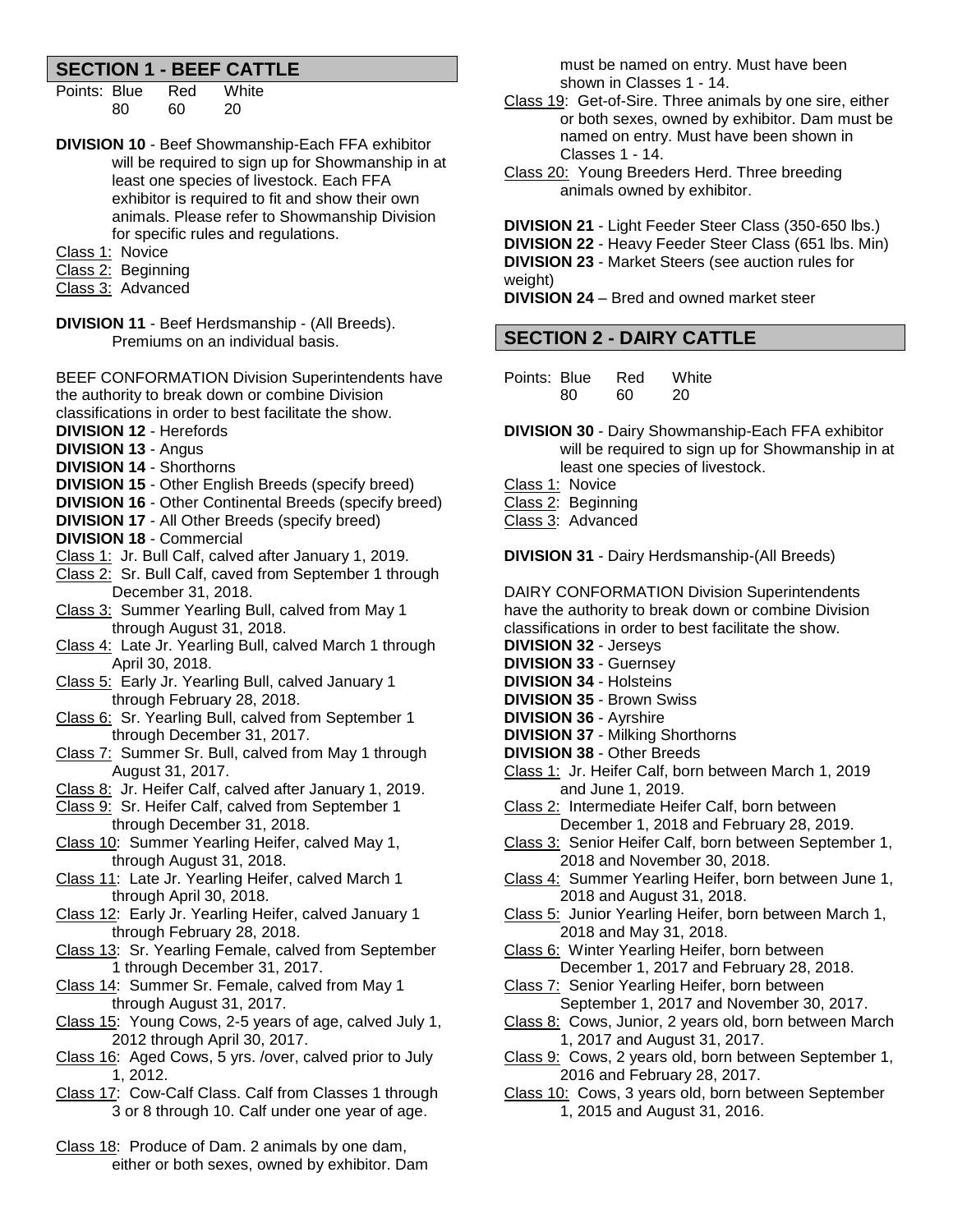- Class 11: Cows, 4 years old, born between September 1, 2014 and August 31, 2015.
- Class 12: Cows, 5 yrs. /over, born before September 1, 2014.
- Class 13: Dam and Daughter (both animals owned by same exhibitor).
- Class 14: Produce of Dam, two animals and must have been shown in Classes 1 through 14.
- Class 15: Young Breeders Herd, three females.
- Class 16: Jr. Best Three Females.

#### **SECTION 3 - GOATS**

| Points: Blue |    | Red | White |
|--------------|----|-----|-------|
|              | 40 | 30  | 10    |

- **DIVISION 40**  Goat Showmanship-Each FFA exhibitor will be required to sign up for Showmanship in at least one species of livestock. Each FFA exhibitor is required to fit and show their own animals.
- Class 1: Novice Dairy Goat
- Class 2: Beginning Dairy Goat
- Class 3: Advanced Dairy Goat
- Class 4: Novice Pygmy Goat
- Class 5: Beginning Pygmy Goat
- Class 6: Advanced Pygmy Goat
- Class 7: Novice Meat Goat
- Class 8: Beginning Meat Goat
- Class 9: Advanced Meat Goat

**DIVISION 41** - Goat Herdsmanship-(All Breeds)

GOAT CONFORMATION-DOES ONLY Division Superintendents have the authority to break down or combine Division classifications in order to best facilitate the show.

- **DIVISION 42**  Registered Nubians
- **DIVISION 43**  Registered Alpines
- **DIVISION 44**  Registered Toggenburgs
- **DIVISION 45**  Registered Saanens
- **DIVISION 46**  Registered LaManchas
- **DIVISION 47**  Registered Other
- **DIVISION 48**  Grades
- **DIVISION 49**  Pygmy
- Division 50 Meat Goat
- Class 1: Junior Kid, April 1 to July 1, 2019.
- Class 2: Senior Kid, January 1 to March 31, 2019.
- Class 3: Yearling (not in milk) January 1 to December 31, 2018.
- Class 4: Yearling Milker, January 1 to December 31, 2018.
- Class 5: Two years and under four, January 1, 2015 to December 31, 2017.
- Class 6: Four years and over, prior to December 31, 2015.
- Class 7: Produce of Doe, two does from same dam. Must come from Classes 1 through 6.
- Class 8: Dam and Daughter. Must come from Classes 1 through 6.

Class 9: Members Herd (To consist of three animals, owned by one exhibitor. Exhibitor limited to one entry.)

**DIVISION 51 -** Market Goats (see auction rules for weight)

**DIVISION 52 –** Bred and owned market goat.

## **SECTION 4 - SWINE**

| Points: Blue |    | Red | White |
|--------------|----|-----|-------|
|              | 40 | 30  | 10    |

**DIVISION 53** - Swine Showmanship-Each FFA exhibitor will be required to sign up for Showmanship in at least one species of livestock. Each FFA exhibitor is required to fit and show their own animals. Boars are not to be shown in Showmanship Classes. Please refer to the Showmanship Section for specific rules and regulations.

- Class 1: Novice
- Class 2: Beginning
- Class 3: Advanced

**DIVISION 54** - Swine Herdsmanship-(All Breeds)

SWINE CONFORMATION Division Superintendents have the authority to break down or combine Division classifications in order to best facilitate the show.

- **DIVISION 55** Registered Durocs
- **DIVISION 56** Registered Berkshires
- **DIVISION 57** Registered Yorkshires
- **DIVISION 58** Registered Hampshires
- **DIVISION 59** Registered Spotted Hogs
- **DIVISION 60** Registered Other Breeds
- **DIVISION 61** Commercial
- Class 1: April-May Gilt, farrowed from April 1 to May 31, 2019.
- Class 2: March Gilt, farrowed from March 1 to March 30, 2019.
- Class 3: February Gilt, farrowed from February 1 to February 28, 2019.
- Class 4: January Gilt, farrowed from January 1, to January 31, 2019.
- Class 5: Fall Gilt, farrowed from August 1 to December 31, 2018.
- Class 6: Junior Yearling Sow, farrowed from January 1 to July 31, 2018.
- Class 7: Senior Yearling Sow, farrowed from August 1 to December 31, 2017.
- Class 8: March Boar, farrowed March 1 through March 30, 2019.
- Class 9: April Boar, farrowed April 1 through April 30, 2019.
- **DIVISION 62** Young Breeders Herd, 3 females of the same breed (may include one boar from Classes 8 and 9).
- **DIVISION 63** Pair of Market hogs- Hogs may be weighed and grouped accordingly
- **DIVISION 64** Single Feeder Hogs (70-234 lbs.)-Hogs will be weighed and grouped accordingly.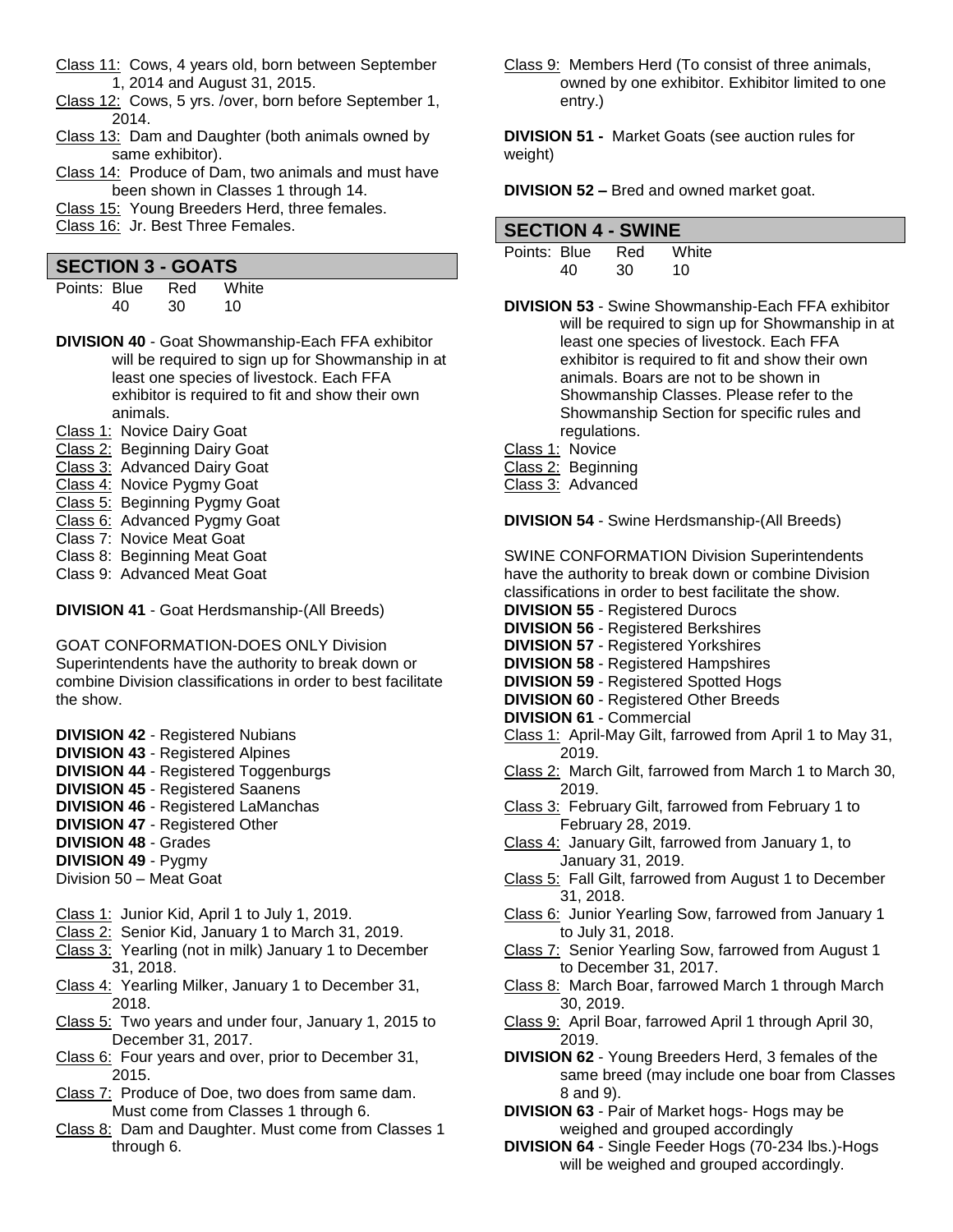**DIVISION 65** - Single market hog -Hogs will be weighed and grouped accordingly **DIVISION 66** - Pair of Feeder Pigs.

**DIVISION 67 –** Bred and owned market hog

#### **SECTION 5 - SHEEP**

| Points: Blue |    | <b>Red</b> | White |
|--------------|----|------------|-------|
|              | 40 | 30         | 10    |

**DIVISION 70** - Sheep Showmanship-Each FFA exhibitor will be required to sign up for Showmanship in at least one species of livestock. Each FFA exhibitor is required to fit and show their own animals. Front legs may not be lifted off the ground by lifting or pulling of the head and neck.

Class 1: Novice

Class 2: Beginning

Class 3: Advanced

**DIVISION 71** - Sheep Herdsmanship-(All Breeds)

SHEEP CONFORMATION Division Superintendents have the authority to break down or combine Division classifications in order to best facilitate the show.

- **DIVISION 72**  Suffolks
- **DIVISION 73**  Hampshires
- **DIVISION 74**  Dorsets
- **DIVISION 75**  Corriedales **DIVISION 76** - Montadales
- **DIVISION 77**  Lincolns
- 
- **DIVISION 78**  Romneys **DIVISION 79** - Columbias
- 
- **DIVISION 80** Other Wool Breeds
- **DIVISION 81** Natural Colored Wool Breeds
- **DIVISION 82** Commercial Crossbreds (white face influence)
- **DIVISION 83** Black face Crossbreds
- **DIVISION 84** Angora Goats (Angora Goats will be judged on conformation only. There will not be a Showmanship Class for Angora Goat exhibitors unless there are five or more exhibitors participating in the Yamhill County Fair.)
- Class 1: Sr. Ewe Lamb, prior to January 1, 2019.
- Class 2: Jr. Ewe Lamb, January 1 to June 30, 2019.
- Class 3: Pair of Ewe Lambs.
- Class 4: Yearling Ewe, September 1, 2017 to August 31, 2018.
- Class 5: Pair of Yearling Ewes.
- Class 6: Producing Ewe, prior to September 1, 2017, and have raised a lamb in 2018.
- Class 7: Sr. Ram Lamb, prior to January 1, 2019.
- Class 8: Jr. Ram Lamb, January 1 to June 30, 2019.
- Class 9: Pair of Ram Lambs.
- Class 10: Yearling Ram, September 1, 2015 to August 31, 2018.
- Class 11: Get of Sire, 3 animals all by the same sire, from Classes 1 through 3, and 5 through 7, bred by exhibitor.
- Class 12: Young Flock, consists of one ram lamb and two ewe lambs, bred by exhibitor.

Class 13: Member's Flock, consists of either a ram lamb or yearling ram and two yearling ewes and two ewe lambs.

**DIVISION 85** - Pen of two market lambs (90-130 lbs.)- One animal may be shown in two classes.

- **DIVISION 86**  Market lambs (10 or more entries will constitute another class) (see auction rules for weights)
- **DIVISION 87**  Feeder Lambs (60 to 99 lbs.)-(10 or more entries will constitute another class.) Division 88- Wool Show The preparation and delivery of all fleeces to be exhibited at the Fair are the sole responsibility of the exhibitor. Each fleece must be clean, properly tied and ready for display. Clearly identify fleece with exhibitor's name.

**DIVISION 88-** Bred and owned market lamb

# **SECTION 6 - POULTRY, RABBITS, AND CAVIES**

| Points: Blue |    | Red | White |
|--------------|----|-----|-------|
|              | 15 | 10  | -5    |

GENERAL PROCEDURE 1. General Rules governing FFA exhibits will apply. 2. Birds must be banded. Correct identification must appear on entry forms. 3. Birds will be inspected by the Superintendent for disease and lice. Infected birds will not be allowed in cages. All fowl to be dusted for lice before entry. 4. Birds will be penned by division. 5. Exhibitors will provide proper care, feeders, waterers and feed. 6. At the discretion of the Superintendent, neglected bird(s) will be removed and premiums withheld. 7. Exhibitors are allowed two entries per class per division (or division where no classes apply). 8. Members who exhibit livestock and small animals are required to show in a Showmanship class for both areas. 9. The superintendent or judge may disqualify any entry not of show quality or standards. 10. Crossbreds are not eligible. 11. Each member is to bring and show his/her entry to the judge as classes are called.

## *POULTRY*

Division Superintendents have the authority to break down or combine Division classifications in order to best facilitate the show.

- **DIVISION 100-**Poultry Showmanship-Each FFA exhibitor will be required to sign up for Showmanship in either poultry or rabbits.
- Class 1: Novice
- Class 2: Beginning
- Class 3: Advanced

#### POULTRY CONFORMATION

**DIVISION 101** - American (includes Plymouth Rocks, Wyandottes, Delawares, Rhode Island Reds, Rhode Island Whites, New Hampshires, Javas, Dominiques, Jersey Giants, Chanticleers, Lamonas, Buckeyes, Hollands)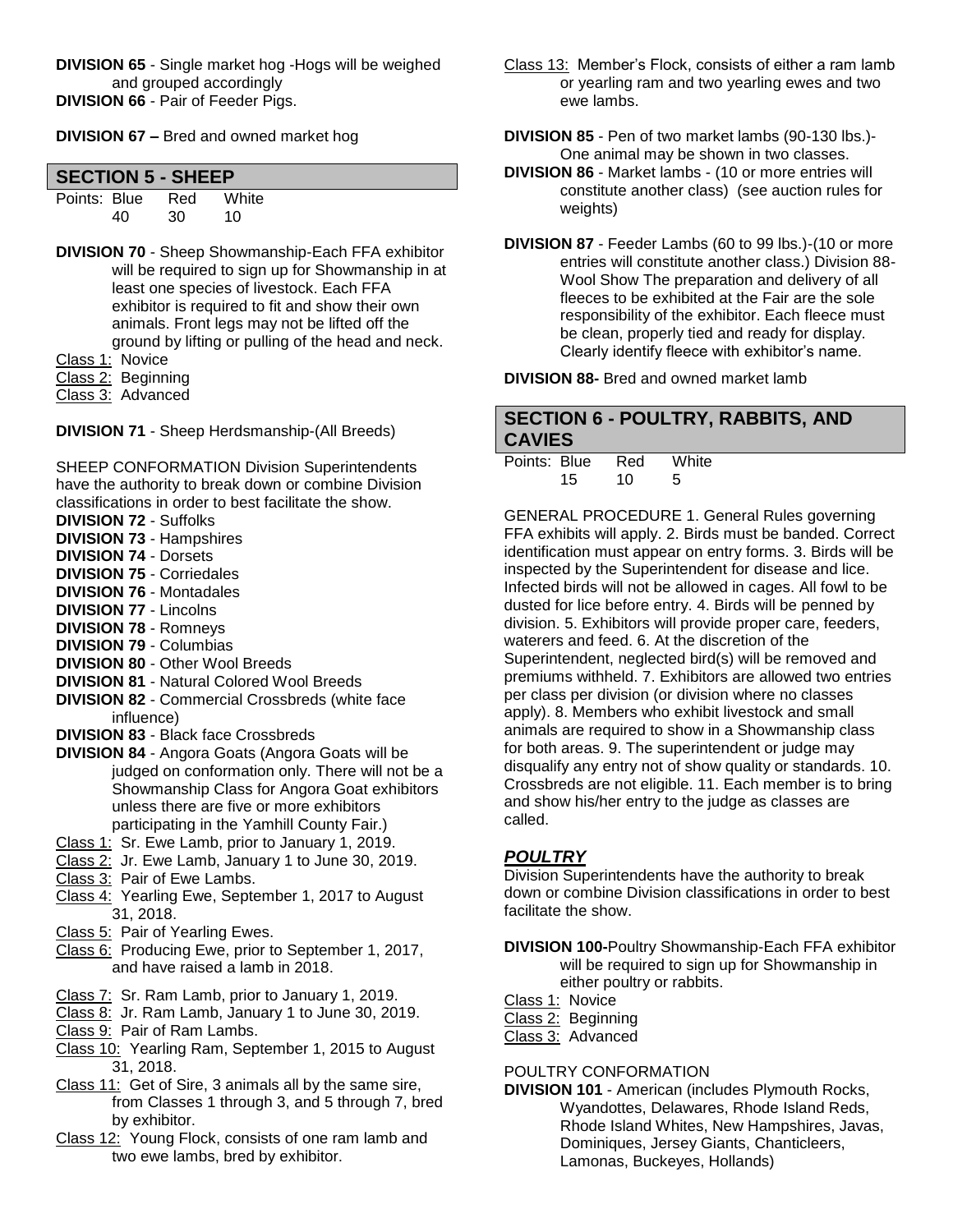- **DIVISION 102**  Asiatic (includes Brahmas, Cochins, Langshans)
- **DIVISION 103**  English (includes Orpingtons, Cornish, Sussex, Australorps, Dorkings)
- **DIVISION 104** Mediterranean (includes Leghorns, Minorcas, Spanish, Andalusians, Anconas, Buttercups, Catalanas)
- **DIVISION 105** Continental (includes Hamburgs, Houdans, Crevecoeurs, La Fleche, Faverolles, Frizzles, Old English Games, Modern Games, Polish)
- **DIVISION 106** Other Breeds
- **DIVISION 107** Bantams, Single-Comb Clean Legged (includes Plymouth Rocks, Leghorns, Minorcas, Japanese, Rhode Island Reds, New Hampshire, Andalusians, Anconas, Orpingtons, Sussex, Frizzles, Lakenvelders, Australorps)
- **DIVISION 108** Rose-Comb Clean Legged (includes Sebrights, Rose Combs, Wyandottes, Leghorns, Hamburgs, Belgians, Rhode Island Reds)
- **DIVISION 109** Feather Legged (includes Cochins, Brahmas, Faverolles, Frizzles, Langshans, D'Uccle, Silkies)
- **DIVISION 110** Other Breeds
- POULTRY CLASSES AND DEFINITION
- Class 1: Cock, male bird, one year old or over.
- Class 2: Cockerel, male bird, under one year.
- Class 3: Hen, female bird, one year old or over.
- Class 4: Pullet, female bird, under one year.
- Class 5: Young Trio, one cockerel and two pullets of same breed and variety. Must have been shown in Classes 1 - 4.
- Class 6: Old Trio, one cock and two hens of same breed and variety. Must have been shown in Classes 1  $- 4.$
- **DIVISION 111** Market poultry, Fryers Pen of 3, Under 8 weeks and the same breed.
- **DIVISION 112**  Squab Pen of 3.
- **DIVISION 113** Other, Game Birds.
- **DIVISION 114**  Turkeys
- **DIVISION 115**  Ducks.
- **DIVISION 116**  Geese
- **DIVISION 117**  Pigeons.
- **DIVISION 118**  Doves Class 1 Old "Male", over 1 year Class 2 Young "Male", under 1 year Class 3 Old "Female", over 1 year Class 4 Young "Female", under 1 year.

## *RABBITS*

Division Superintendents have the authority to break down or combine Division classifications in order to best facilitate the show. Any animal with permanent defects shall be disqualified. Any animal with correctable defect may be placed at judge's discretion. All animals must pass health check before being entered.

**DIVISION 120** - Rabbit Showmanship-Each FFA exhibitor will be required to sign up for Showmanship in either poultry or rabbits. Class 1: Novice Class 2: Beginning Class 3: Advanced

#### RABBIT CONFORMATION

- **DIVISION 121**  Californian
- **DIVISION 122**  New Zealand
- **DIVISION 123**  Dutch
- **DIVISION 124**  Satin
- **DIVISION 125**  Rex
- **DIVISION 126**  Chinchilla
- **DIVISION 127**  French Lop
- **DIVISION 128**  Mini-Lop
- **DIVISION 129**  Holland Lop **DIVISION 130** - Palomino
- 
- **DIVISION 131**  Netherland Dwarf
- **DIVISION 132**  Angora
- **DIVISION 133**  Other
- Class 1: Pre-Junior Doe, up to 3 months old.
- Class 2: Junior Doe, 3 to 6 months old.
- Class 3: Intermediate Doe, 6 to 8 months old.
- Class 4: Senior Doe, over 8 months and must have kindled this year.
- Class 5: Pre-Junior Buck, up to 3 months old.
- Class 6: Junior Buck, 3 to 6 months old.
- Class 7: Intermediate Buck, 6 to 8 months old.
- Class 8: Senior Buck, over 8 months old.
- Class 9: Fryer, under 65 days.
- Class 10: Fryer Pen, under 65 days and the same breed.
- Class 11: Bred and owned fryer pen

## *CAVIES*

Division Superintendents have the authority to break down or combine

Division classifications in order to best facilitate the show. Any animals found to be ill, diseased, weak or in distress need to be removed from the show. All cavies must be permanently tagged in the left ear. The ARBA-ACBA Standard of Perfection will be used as a guide to breeds, weights and color varieties.

**DIVISION 200** - Cavy Showmanship-Each FFA exhibitor will be required to sign up for showmanship in either rabbits or poultry.

| <b>DIVISION 201 - Abyssinian</b>           |
|--------------------------------------------|
| <b>DIVISION 202 - American</b>             |
| <b>DIVISION 203 - Satin American</b>       |
| <b>DIVISION 204 - Peruvian</b>             |
| <b>DIVISION 205 - Silkies</b>              |
| <b>DIVISION 206 - Teddy</b>                |
| <b>DIVISION 207 - Satin Teddy</b>          |
| <b>DIVISION 208 - Other Breeds</b>         |
| Class 1: Junior Sow-12 oz. - 22 oz.        |
| Class 2: Junior Boar-12 oz. - 22 oz.       |
| Class 3: Intermediate Sow-23 oz. - 32 oz.  |
| Class 4: Intermediate Boar-23 oz. - 32 oz. |
| Class 5: Senior Sow-Over 32 oz.            |
| Class 6: Senior Boar-Over 32 oz.           |
|                                            |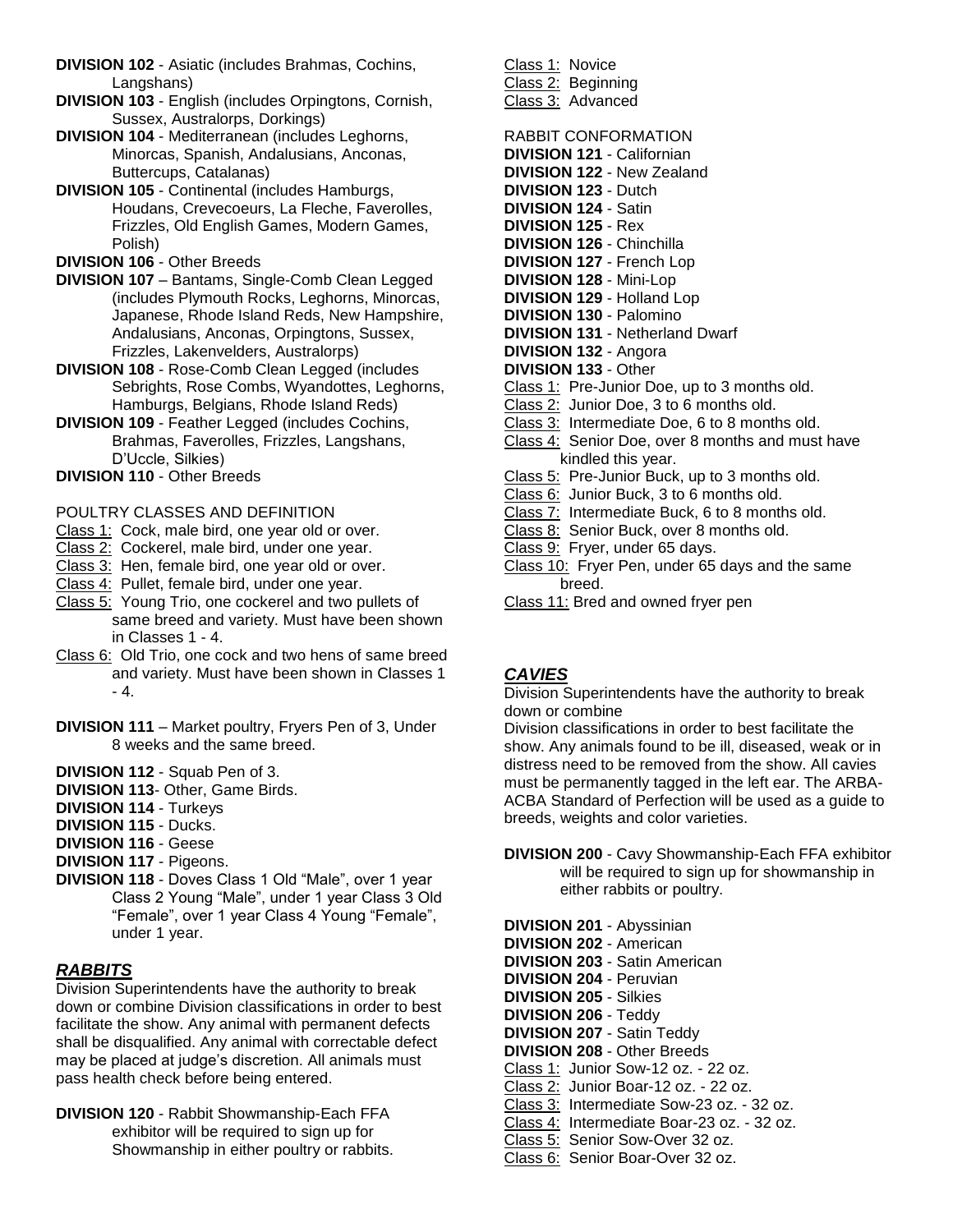# **SECTION 7 - CROPS (grass, grains, vegetables & nursery)**

| Points: Blue |    | Red | White |
|--------------|----|-----|-------|
|              | 12 | 8   | 5     |
|              |    |     |       |

A member may enter up to four separate varieties in the "any other variety" categories in the Crop Division. All entries must be properly entered. 2. All entries must conform to the following or be disqualified: a. All vegetables must be clean and of marketable quality (insect or disease will disqualify an entry). b. Have been produced as a part of the member's Supervised Occupational Experience Program and prepared for exhibit by the member unless otherwise stated. c. Be in the quantity and manner called for in Premium List. d. Have been harvested since last year's State Fair. e. Vegetables with tops must have 1/2" on top. 3. All preparation of exhibits must be done by the FFA member. Involvement of adults must be limited to advising. Exhibits must arrive at the Fairgrounds prior to 9:00 p.m., Tuesday July 30, 2019. Any exhibit prepared by an adult will be declared ineligible for premiums.

**CROP AREA DIVISION 140** - Garden Crops Class 1: Artichokes, Globe Type - 3 specimens Class 2: Beans, Snap-Wax -6 specimens Class 3: Beans, Snap-Green - 6 specimens Class 4: Beans, Shell - 6 specimens Class 5: Beans, Lima - 6 specimens Class 6: Beets, Table-1-1/2-3" diameter-6 specimens, topped with roots attached Class 7: Broccoli - 1 bunch, 3-5" tied Class 8: Brussels Sprouts - 1 stalk Class 9: Cabbage - 1 head red or green, cover leaves on Class 10: Cantaloupe - 1 specimen Class 11: Carrots - 6 specimens, topped Class 12: Cauliflower - 1 head leaves, trimmed Class 13: Celery - 1 bunch Class 14: Corn, Sweet - 3 specimens, husks on Class 15: Popcorn - 3 specimens Class 16: Cucumbers, Slicing - 3 specimens Class 17: Cucumbers, Pickling - 6 specimens Class 18: Cucumbers, Lemon - 3 specimens Class 19: Dill, Immature - 6 bunches tied Class 20: Dill, Mature or Dried - 6 bunches, tied Class 21: Eggplant - 1 specimen Class 22: Garlic, Dry, Elephant - 3 specimens Class 23: Garlic, Dry, Small Clove - 3 specimens Class 24: Horseradish - 3 specimens Class 25: Kohlrabi - 3 specimens Class 26: Lettuce - 1 head Class 27: Lettuce, leaf - 1 bunch Class 28: Onions, Green - 2 bunches of 5 per bunch Class 29: Onions, Dry, Red - 4 specimens, mature skins on Class 30: Onions, Dry, White - 4 specimens, mature skins on Class 31: Onions, Dry, Yellow - 4 specimens, mature skins on Class 32: Onions, Large Green - 4 specimens, immature

Class 33: Parsley - 1 bunch Class 34: Parsnips - 5 specimens, topped Class 35: Peppers, Green, Mild - 3 specimens Class 36: Peppers, Green, Hot - 3 specimens Class 37: Peppers, Yellow, Wax - 3 specimens Class 38: Peppers, Bell, all colors & varieties - 3 specimens Class 39: Potatoes, Red - 6 tubers Class 40: Potatoes, Russet type - 6 tubers Class 41: Potatoes, Round White - 6 tubers Class 42: Potatoes, Shepite - 6 tubers Class 43: Potatoes, Other - 6 tubers Class 44: Pumpkin - 1 specimen Class 45: Radishes - 1 bunch of 12 Class 46: Rhubarb - 6 stalks Class 47: Rutabagas - 5 specimens Class 48: Squash, Banana - 1 specimen Class 49: Squash, Butternut - 1 specimen Class 50: Squash, Danish Acorn - 1 specimen Class 51: Squash, Hubbard - 1 specimen Class 52: Squash, Winter, Other Variety - 1 specimen Class 53: Squash, Bush Scallop - 3 specimens Class 54: Squash, Crookneck - 3 specimens Class 55: Squash, Zucchini, All Varieties - 3 specimens Class 56: Squash, Summer, Other Variety - 3 specimens Class 57: Swiss Chard - 1 specimen Class 58: Tomatoes, Green Slicing - 4 specimens, stems on Class 59: Tomatoes, Red Slicing - 4 specimens, stems on Class 60: Tomatoes, Salad - 8 small specimens, stems on Class 61: Tomatoes, Yellow Slicing - 4 specimens, stems on Class 62: Tomatoes for Paste, Pear, etc. - 8 specimens, stems on Class 63: Turnips - 4 specimens Class 64: Watermelon - 1 specimen Class 65: Vegetables, Other Class 66: Watermelon, Largest Class 67: Sunflower, Largest Head in Diameter Class 68: Largest Sunflower on Stalk Class 69: Largest Squash or Pumpkin-weight Class 70: Largest Cabbage - weight Class 71: Most Unusual Natural Vegetable Class 72: Tallest Stalk of Corn with Roots Attached Class 73: Home Garden Exhibit (To be selected from the home garden from which the FFA member has a major responsibility.) The exhibit shall consist of 5 to 10 vegetables of different varieties and shall be prepared to display in a space not to exceed four square feet. Class 74: Sweet Basil - one bunch Class 75: Chives - one bunch Class 76: Cilantro - one bunch Class 77: Sweet Marjoram - one bunch Class 78: Oregano - one bunch Class 79: Peppermint - one bunch Class 80: Sage - one bunch Class 81: Spearmint - one bunch

Class 82: Thyme - one bunch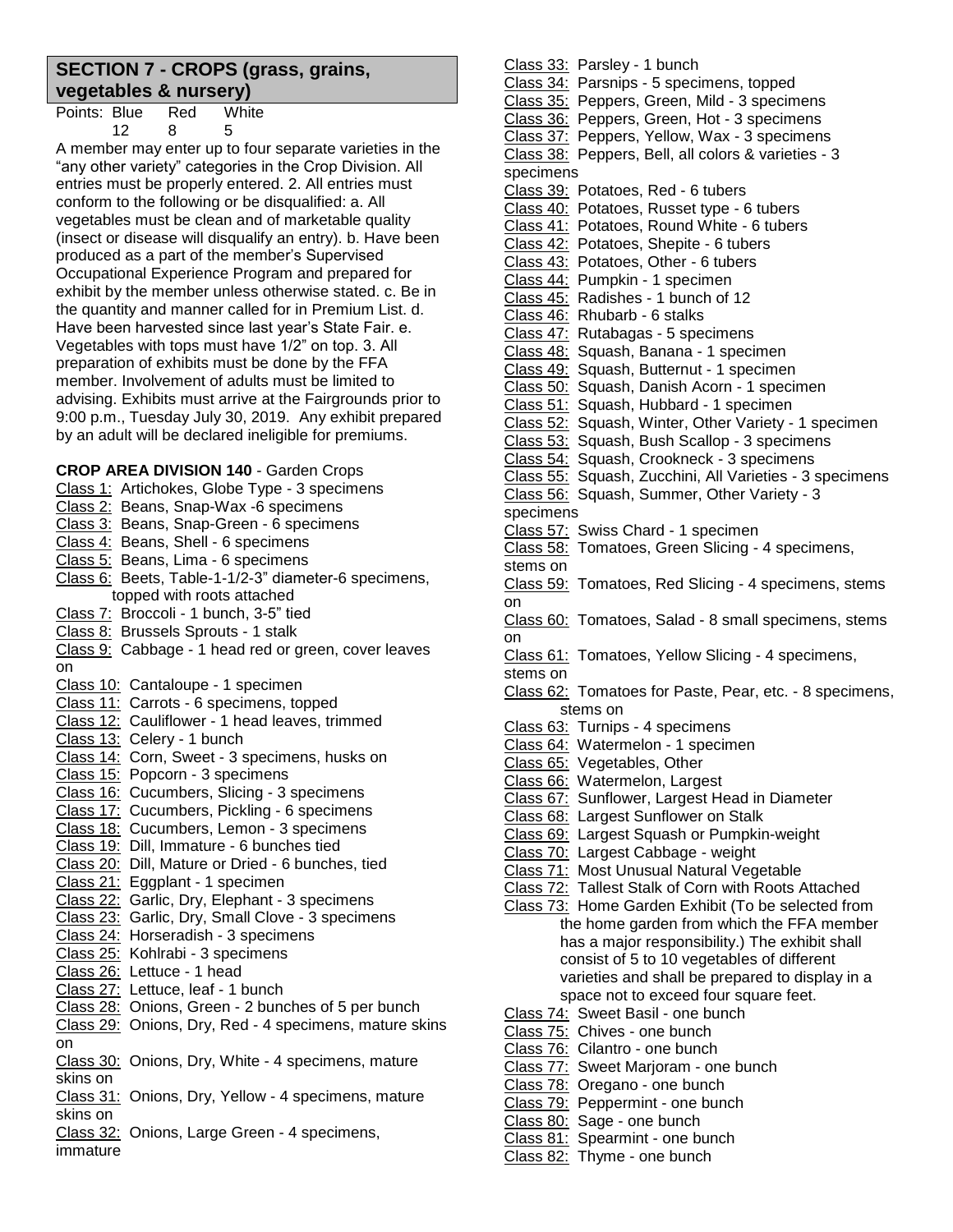Class 83: Lemon Balm - one bunch Note: Bunch to be 1" in diameter. Suggest herbs be brought in quart jar of water.

**DIVISION 141** - Commercial Truck Crops-Exhibit must be from 1/4 acre or more in size for each class entered and must be accompanied by current record book. Note: Classes in Division 141 are the same as Class 1 through 65 in Division 140.

#### **DIVISION 142** - Fruits-Each flat to consist of 6 specimens

Class 1: Apples, Delicious - 6 specimens Class 2: Apples, Golden - 6 specimens Class 3: Apples, Granny Smith - 6 specimens Class 4: Apples, Gravenstein - 6 specimens Class 5: Apples, Jonathan - 6 specimens Class 6: Apples, Newton - 6 specimens Class 7: Apples, Any Other Variety - 6 specimens Class 8: Berries, Blackberries, Evergreen - 1 pint box Class 9: Berries, Blackberries, Marion - 1 pint box Class 10: Berries, Blackberries, Any Other Variety - 1 pint box Class 11: Berries, Blackcaps - 1 pint box Class 12: Berries, Blueberries - 1 pint box Class 13: Berries, Boysenberries - 1 pint box Class 14: Berries, Currants - 1 pint box Class 15: Berries, Loganberries - 1 pint box Class 16: Berries, Raspberries - 1 pint box Class 17: Berries, Strawberries - 1 pint box Class 18: Cherries, Sour - 1 quart box (with stems) Class 19: Cherries, Sweet, Dark - 1 quart box (with stems) Class 20: Cherries, Sweet, White - 1 quart box (with stems) Class 21: Grapes, Table/Juice, Concord - 1 quart box (minimum 2 clusters) Class 22: Grapes, Table/Juice, Niagara - 1 quart box (minimum 2 clusters) Class 23: Grapes, Table/Juice, Any Other Variety - 1 quart box (minimum, 2 clusters) Class 24: Grapes, Wine, Pinot Noir - 1 quart box (minimum 2 clusters) Class 25: Grapes, Wine, Chardonnay - 1 quart box (minimum 2 clusters) Class 26: Grapes, Wine, White Riesling - 1 quart box (minimum 2 clusters) Class 27: Grapes, Wine, Any Other Variety - 1 quart box (minimum 2 clusters) Class 28: Peaches, Elberta - 6 specimens Class 29: Peaches, Veteran - 6 specimens Class 30: Peaches, Red Haven - 6 specimens Class 31: Peaches, Any Other Variety - 6 specimens Class 32: Pears, Anjou - 6 specimens Class 33: Pears, Bartlett - 6 specimens Class 34: Pears, Bartlett, Red - 6 specimens Class 35: Pears, Bosc - 6 specimens Class 36: Pears, Comice - 6 specimens Class 37: Pears, Any Other Variety - 6 specimens Class 38: Plums, Damson - 6 specimens Class 39: Plums, President - 6 specimens Class 40: Plums, Any Other Variety - 6 specimens

#### Class 41: Prunes, Brooks - 6 specimens

- Class 42: Prunes, Italian 6 specimens
- Class 43: Prunes, Any Other Variety 6 specimens

Class 44: Prunes, Dried- 1 quart plastic bag (previous crop)

Class 45: Fruits, Any Other Fruit

**DIVISION 143** – Nuts - Each entry to be in a wide mouth quart jar.

- Class 1: Walnuts 1 quart
- Class 2: Filberts 1 quart

#### **DIVISION 144** - Silage

- Class 1: Corn Stalks 6 roots in sack
- Class 2: Corn 1 quart in plastic bag
- Class 3: Legume 1 quart in plastic bag
- Class 4: Any Other Variety

**DIVISION 145** - Vegetable Seed - 1 pint in wide mouth jar

- Class 1: Cabbage Family
- Class 2: Beet Family
- Class 3: Bean Family
- Class 4: Cucumber Family
- Class 5: Squash Family
- Class 6: Any Other Variety

#### **DIVISION 146** - Honey and Bees

Class 1: Comb Honey - 2 sections enclosed in cellophane

- Class 2: Extracting Frame Honey 1 frame
- Class 3: Bees, in glass display case
- Class 4: Extracted Honey 1 pint
- Class 5: Leaf Cutter Bees

#### **DIVISION 147** - Specialty Crops

- Class 1: Mint Oil 3 oz. minimum
- Class 2: Sugar Beets 3 specimens
- Class 3: Sugar Beet Seed 1 pint in a wide mouth jar
- Class 4: Canola
- Class 5: Any Other Variety

#### **DIVISION 148** - Commercial Grains, 1 quart. Each entry to be in a wide mouth quart jar. State variety

- entered.
- Class 1: Six-Row Barley
- Class 2: Two-Row Barley
- Class 3: Any Other Barley
- Class 4: Gray Oats
- Class 5: White Oats
- Class 6: Any Other Oats
- Class 7: Hard Red Spring Wheat
- Class 8: Soft White Wheat
- Class 9: White Club Wheat
- Class 10: Any Other Wheat
- Class 11: Any Other Grain

#### **DIVISION 149** - Seed Grains, 1 quart. Each entry to be in a wide mouth quart jar. State variety entered.

- Class 1: Six-Row Barley
- Class 2: Any Other Barley
- Class 3: White Oats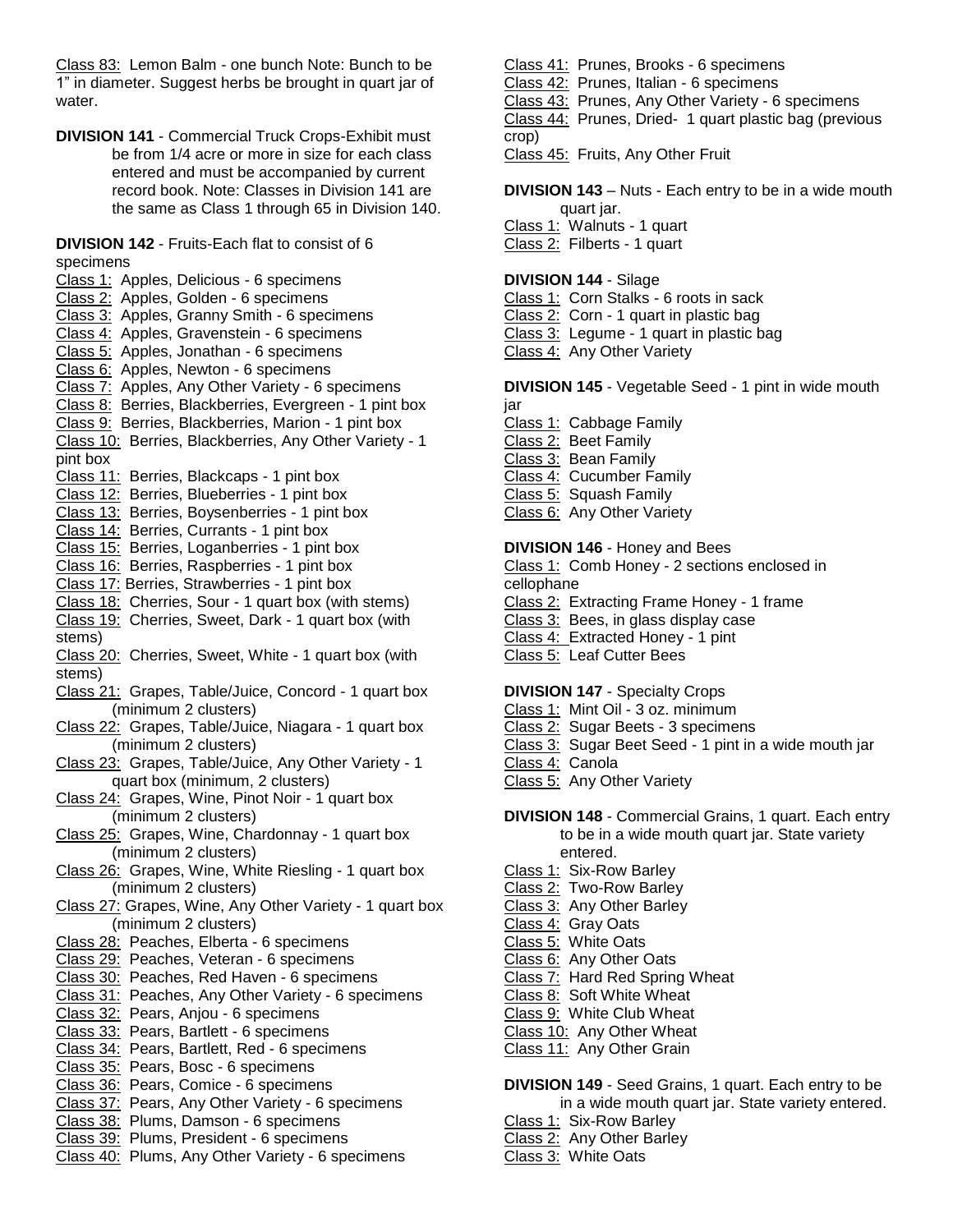- Class 4: Hard Red Spring Wheat
- Class 5: Hard Red Winter Wheat
- Class 6: Soft White Wheat
- Class 7: Any Other Wheat
- Class 8: Any Other Grain
- **DIVISION 150** Grain Sheaves-To qualify, Sheaves must be 3" to 4" in diameter at butt with leaves removed and tied in three places.
- Class 1: Six-Row Barley
- Class 2: Any Other Barley
- Class 3: White Oats
- Class 4: Any Other Oats
- Class 5: Awned Wheat
- Class 6: Awnless Wheat
- Class 7: Club Wheat
- Class 8: Any Other Grain

**DIVISION 151** - Field Seed, 1 quart. Each entry to be in a wide mouth quart jar.

- Class 1: Alfalfa
- Class 2: Brome grass
- Class 3: Clover, Crimson
- Class 4: Clover, Red
- Class 5: Clover, White
- Class 6: Clover, Any Other Variety
- Class 7: Fescue, Tall
- Class 8: Orchard grass
- Class 9: Peas, Field
- Class 10: Ryegrass, Annual
- Class 11: Timothy
- Class 12: Trefoil, Any Kind and Variety
- Class 13: Vetch, Hairy
- Class 14: Vetch, Willamette
- Class 15: Any Other Variety
- **DIVISION 152** Turf Seed, 1 quart. Each entry to be in a wide mouth quart jar.
- Class 1: Bent grass, Any Kind and Variety
- Class 2: Bluegrass, Kentucky
- Class 3: Bluegrass, Any Other Kind or Variety
- Class 4: Fescue, Chewing
- Class 5: Fescue, Red Creeping
- Class 6: Ryegrass, Perennial
- Class 7: Any Other Variety
- **DIVISION 153** Sheaves-Sheaves must be 3" to 4" in diameter at butt. Sheaves are to be of dried material only.
- Class 1: Legumes, Any Kind
- Class 2: Grass, Any Kind
- **DIVISION 154** Hay, section of a bale to be wrapped and tied with transparent cover.
- Class 1: First Cutting, Alfalfa Hay
- Class 2: Any Other Cutting, Alfalfa Hay
- Class 3: First Cutting, Any Other Variety
- Class 4: Second or Later Cutting, Any Other Variety
- **DIVISION 155** Flower Seed, 1 pint in wide mouth jar.
- Class 1: Marigold
- Class 2: Flax

Class 3: Any Other Flower Seed

#### **NURSERY GROUP**

All plants must be winter hardy for this region, free of disease, insects and dead foliage. Containers to be clean commercial type, acceptable by trade standard. All preparation of Nursery Exhibits must be done by the FFA member. Involvement of adults must be limited to advising. Any exhibit prepared by an adult will be declared ineligible for premiums. IF AN EXHIBITOR MAKES MORE THAN ONE ENTRY PER CLASS, EACH ENTRY MUST BE LISTED SEPARATELY ON THE EXHIBITOR ENTRY FORM.

**DIVISION 160**-Nursery-Entries are to be a demonstration of propagated materials propagated by Ag-Ed students after July 1, 2018. A student may enter up to 10 entries per class (each entry must be recorded on Form SF-1). Each entry must be of a different cultivars. Each plant to be displayed in a separate identical commercial type container. A single cultivars may be used only once except in Nursery Exhibit, Class 11.

- Class 1: Conifer Seedling 2 specimens
- Class 2: Deciduous Seedling 2 specimens
- Class 3: Broadleaf Evergreen Seedling 2 specimens
- Class 4: Conifer Cutting 2 specimens
- Class 5: Deciduous Cutting 2 specimens
- Class 6: Broadleaf Evergreen Cutting 2 specimens
- Class 7: Budding Propagation 2 specimens
- Class 8: Grafting Propagation 2 specimens
- Class 9: Tissue Culture
- Class 10: Fruit Cutting 2 specimens
- Class 11: Ground Cover 2 specimens
- Class 12: Nursery Exhibit, 5 different species 2 specimens
- Class 13: Flowering Shrub Cutting 2 specimens

#### **DIVISION 161** - Nursery, Commercial-Market size items, balled and burlapped or in cans. Entries are limited to members who have had nursery projects for more than one year. A student may enter up to 10 entries per class provided each entry is of a different cultivars. Each entry to consist of two plants of the same genus, species and cultivars (except Class 7 - 5 specimens, Class 9 - 5 specimens, and Class 10 - 1 specimen). Each plant to be displayed in a separate identical commercial type container. A single cultivar may be used only once except in Nursery, Commercial Classes 9 and 10.

- Class 1: Blooming Evergreen Shrubs 2 specimens
- Class 2: Blooming Deciduous Shrubs -2 specimens
- Class 3: Conifer Cutting-2 specimens
- Class 4: Broadleaf Evergreen Shrubs 2 specimens
- Class 5: Flowering and Shade Trees -2 specimens
- Class 6: Fruit Trees 2 specimens
- Class 7: Ground Cover, Variety Not Exhibited in Above Classes - 5 specimens
- Class 8: Espalier Plants 2 specimens
- Class 9: Nursery Exhibit, Advanced 5 specimens, alldifferent